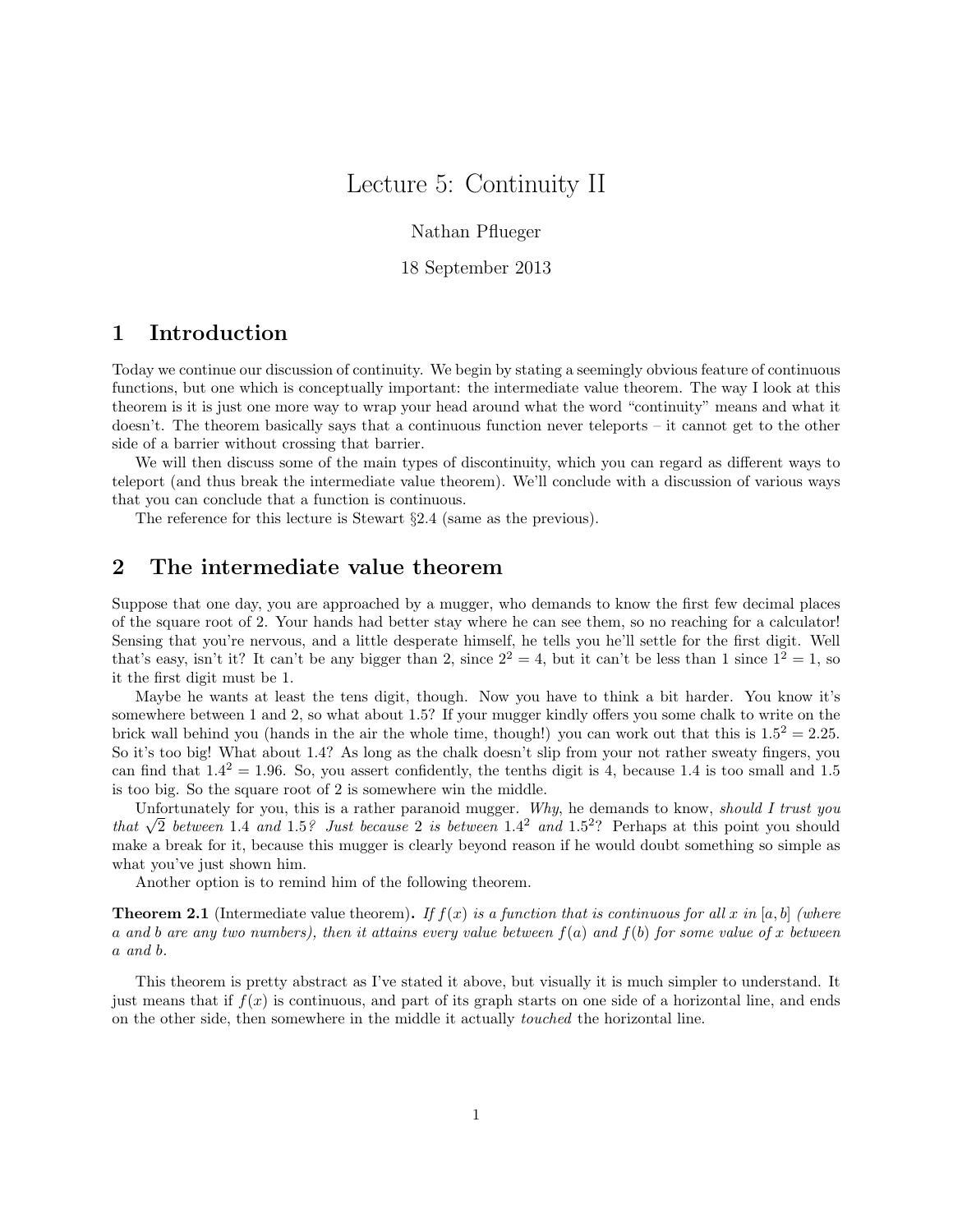

So, you could confidently assure your mugger: the function  $f(x) = x^2$  is continuous, so if  $f(1.4) < 2 <$  $f(1.5)$ , then there is *guaranteed to be some value x* between 1.4 and 1.5 such that  $f(x) = 2$ . That is, there is a number between 1.4 and 1.5 such that  $x^2 = 2$ . This is of course the square root of 2, and its decimal expansion does indeed begin with 1.4.

Here are a couple more problems that can be solved using the intermediate value theorem.

*Example 2.2.* Is there a number x such that  $x^4 + x = 7$ ?

Solution. Yes. Let  $f(x)$  be the function  $f(x) = x^4 + x$ . Then  $f(0) = 0$  and  $f(2) = 18$ . Some for some c between 0 and 2,  $f(c) = 7$ , by the intermediate value theorem.

Example 2.3. Has your height (in inches) ever been equal to your weight (in pounds)?

Solution. Yes. When you were born, your height (in inches) was almost certainly greater than your weight (in pounds); your height was probably at least 12 inches, while your weight was probably at most 12 pounds. By now, however, this situation has almost certainly reversed (for example, I am 74 inches tall and I have no shame in saying that I am over 74 pounds). So if you consider the function  $d(t) = h(t) - w(t)$ , where  $h(t)$  is your height after t years (in inches) and  $w(t)$  is your weight (in pounds), then  $d(0)$  was positive, while  $d(t)$ is now negative. By the intermediate value theorem, there was some t during your lifetime when  $d(t)$  was exactly 0. This is assuming, of course, that you height and weight are continuous in time, which is a pretty safe assumption barring traumatic circumstances.

Example 2.4. A monk begins hiking one morning and reaches the top of a mountain. The following morning, he hikes down. Was there any time during the second day when the monk was at exactly the same place on the mountain as he was exactly 24 hours ago on the hike up the mountain?

Solution. Yes. Let  $u(t)$  be his distance up the mountain at t o'clock during the hike up (where by "t o'clock" mean for example 10:30am when  $t = 10.5$  and 3:12pm when  $t = 15.2$ ). Let  $d(t)$  be his distance up the mountain at time  $t$  on the hike down on the second day.

We know that  $d(0) - u(0)$  is positive (since he begins at the top the second day and the bottom the first day), but  $d(24) - u(24)$  is negative (for similar reasons). So assuming these functions are continuous (no teleporting monks!), then their difference is also continuous, and by the intermediate value theorem, there is some t such that  $d(t) - u(t) = 0$ , i.e.  $d(t) = u(t)$ .

## 3 Types of discontinuity

Some types of discontinuity are frequent enough (at least in the little playground of functions we inhabit in a class like this) that they have special names. I mention these types now because they highlight one conceptual use of a statement like the intermediate value theorem: different sorts of discontinuity often vary essentially in how they break the intermediate value theorem.

A jump discontinuity occurs when the function is continuous on the left and the right, but the two one-sided limits are not equal; the function essentially teleports from one place to another. An example of such a function is the amount of money you have been paid by an employer, given that you are paid once a week.



A removable discontinuity is a value where the limit exists but the value of the function is either undefined or not equal to the limit. I kind of think of this discontinuity as a "playground argument"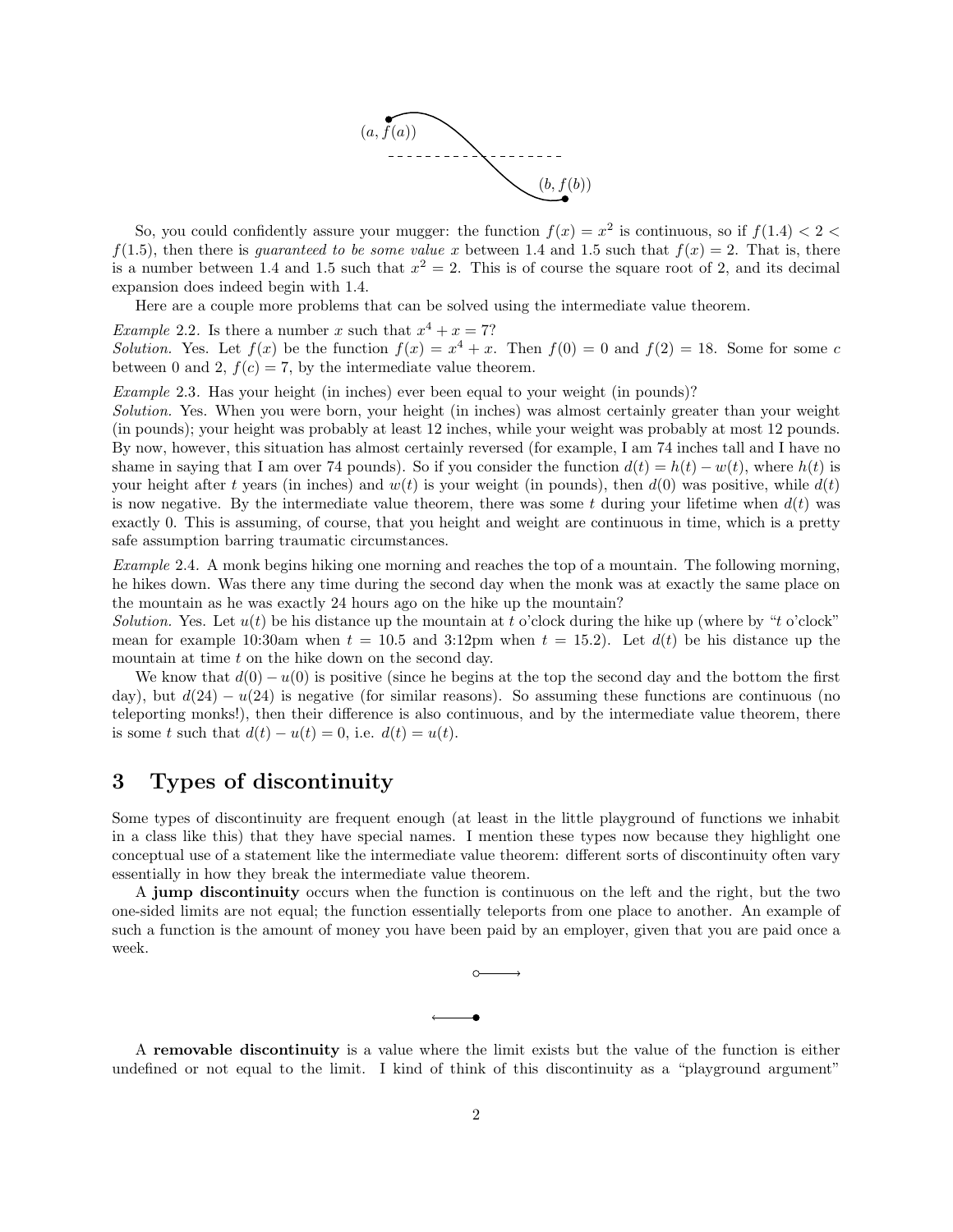discontinuity, because it sounds like the sort of retort that a kindergartner would use in an argument ("oh yeah? Well, the functions *isn't defined there* so it doesn't cross the line after all!").



An example of a function with such a discontinuity is  $f(x) = \frac{x^2-1}{x-1}$  (the slope of a secant line through  $(1, 1)$  and  $(x, x^2)$ ). Another example is  $f(x) = \frac{\sin x}{x}$ . Both have discontinuities because you would have to divide 0 by 0 to define them at some point.

A vertical asymptote is a value where the function blasts off to infinity on both sides to escape its obligations to be defined there. I like to think of this as a "Pacman discontinuity," since it resembles the feature in the classic Pacman game where the player can leave one side of the board and reappear on the other. The basic example for this is  $f(x) = \frac{1}{x}$  at  $x = 0$ .



To summarize: the three main types of discontinuity that we've met in this course differ essential in the way in which the intermediate value theorem fails. The theorem says essentially that a graph can start on one side of a horizontal line and finish on the other. We've seen three ways it could fail to do this: it could jump right over the line (jump discontinuity), it could apparently cross it but yet be undefined (have a little "open circle" in our notation) at the very instant it would cross the line, or it can blast off to infinity and come back on the other side (vertical asymptote).

Example 3.1. Identify all of the discontinuities of the following graph, with their types.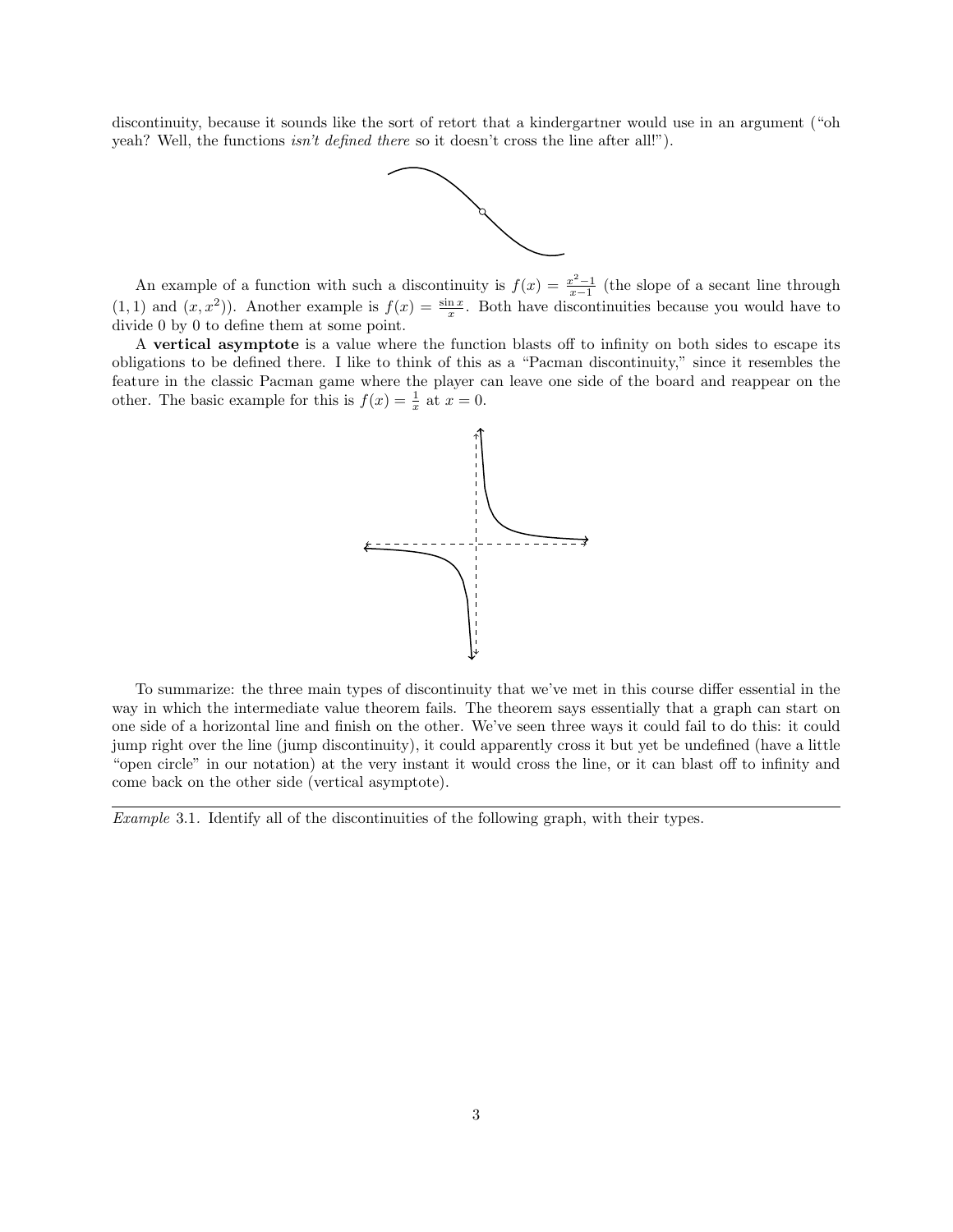

Solution. There is a vertical asymptote at  $x = 2$ , a removable discontinuity at  $x = 3$ , and a jump discontinuity at  $x = 4$ . The "corner" at  $x = 1$  is not a discontinuity, but it is still an interesting type of non-typical behavior; we will see later in the course that it corresponds to a point where the derivative of the function is discontinuous.

### 4 Identifying continuous functions

One of the most useful aspects of continuous functions is that it is very easy to take their limits: their limits are just their values. This feature makes them very useful in the squeeze theorem, where we can compute complicated limits by computing easier limits, often as values of continuous functions. For purposes like this, it is useful to have as complete a catalog as possible of continuous functions. Most functions that you think should be continuous are continuous; this list is NOT exhaustive. But I will highlight some of the main ways to conclude that a function is continuous.

The most basic functions that we encounter are polynomials. These are functions like the following.

- $f(x) = x + 1$
- $f(x) = x^2$
- $f(x) = 2x^7 + 852x^5 + 7x + 3$

A basic fact that polynomial functions are continuous everywhere. Some texts prove this using techniques like "limit laws" (for example, in Stewart).

Slightly more complex are rational functions. These are functions like the following.

- $f(x) = \frac{x+1}{x+2}$
- $f(x) = \frac{1}{x}$
- $f(x) = \frac{x^2+1}{x^3-3x^2+3x-1}$

Rational functions have slightly more exotic graphs – they usually have a couple vertical asymptotes, and often other sorts of asymptotes as well. Nonetheless, they are well-behaved away from their vertical asymptotes. Rational functions are continuous wherever their denominator is nonzero.

The following functions are continuous everywhere.